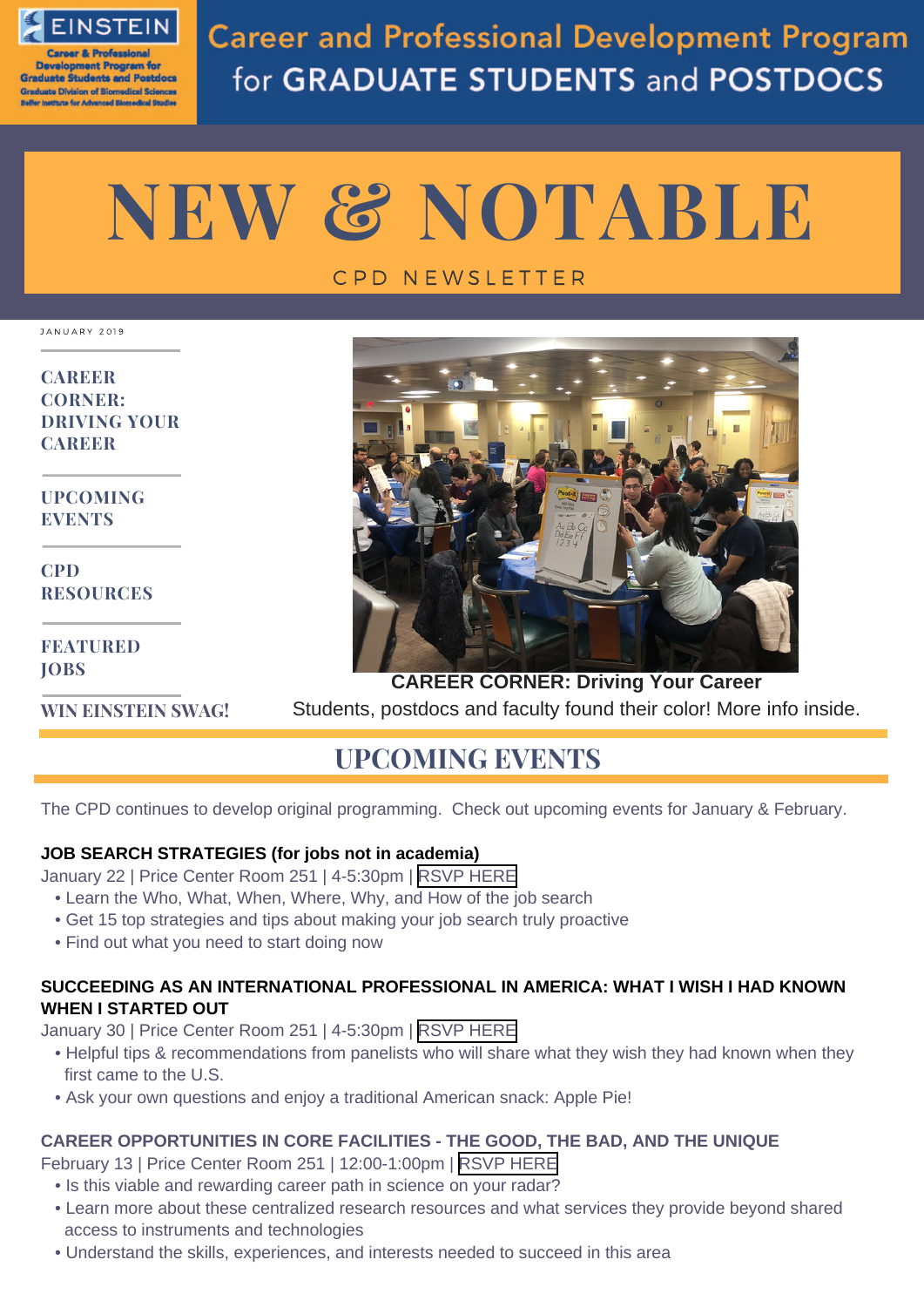#### <span id="page-1-0"></span>**WHY I LOVE MY JOB: TENURE TRACK AT A TEACHING INSTITUTION (Brown Bag Series)**

February 21 | Board of Overseers | 12:00-1:00pm | [RSVP HERE](https://www.eventbrite.com/e/why-i-love-my-job-tenure-track-at-a-teaching-institution-tickets-54149275942)

- Have you considered staying in academia but working in a teaching institution?
- Tejas Bouklas, Einstein PhD program alumna and now Assistant Professor in the Department of Biomedical Sciences at LIU, will provide eye-opening, insider information about the job she loves and how she took advantage of (or created) opportunities to get it

## **CAREER CORNER**



In November, the CPD and the Office of Faculty Development (OFD), collaborated to launch *Driving Your Career*, a professional development series designed to provide graduate students and postdocs with real-world skills, practical resources and well-rounded knowledge beyond the technical focus of research to help trainees successfully transition to satisfying careers.

The inaugural event was Effective Communications, a workshop intended to improve the quality of relationships by making graduate students and postdocs aware of how to communicate with better understanding. Dr. Diane Safer, director of the CPD, and Dr. Christina Coyle, director of OFD, led the event.

In this highly interactive workshop, the leaders administered an assessment tool to graduate students and postdocs to determine which of 4 communication styles and temperaments (represented by 4 colors) characterized them most. Everyone is a combination of all 4 styles but has a primary style that relates to their motivators and their stressors. The activity provided a non-judgmental way to aid participants' understanding and awareness of these differences. It was a fun and social evening with wine, snacks, and learning.

## **[CPD RESOURCES](https://einstein.biocareers.com/)**



The Career Hub for Postgraduate Life Scientists

Did you know that as an Einstein graduate student or postdoc you have free access to BioCareers®?

BioCareers, an online career resources and job postings website, is dedicated to expanding professional options for life science PhDs. Its site provides access to research, search and apply for more than 1500 jobs in academia, industry, consulting, and government.

BioCareers also provides career development resources. From career blogs to Career Paths Pages introducing career options to monthly webinars that provide information about improving your skill set, BioCareers offers so much from which to choose. You can even ask your own career questions and read other scientists' job search stories.

Whether you want to explore a new career path or want to develop professional skills, visit Einstein's BioCareers.